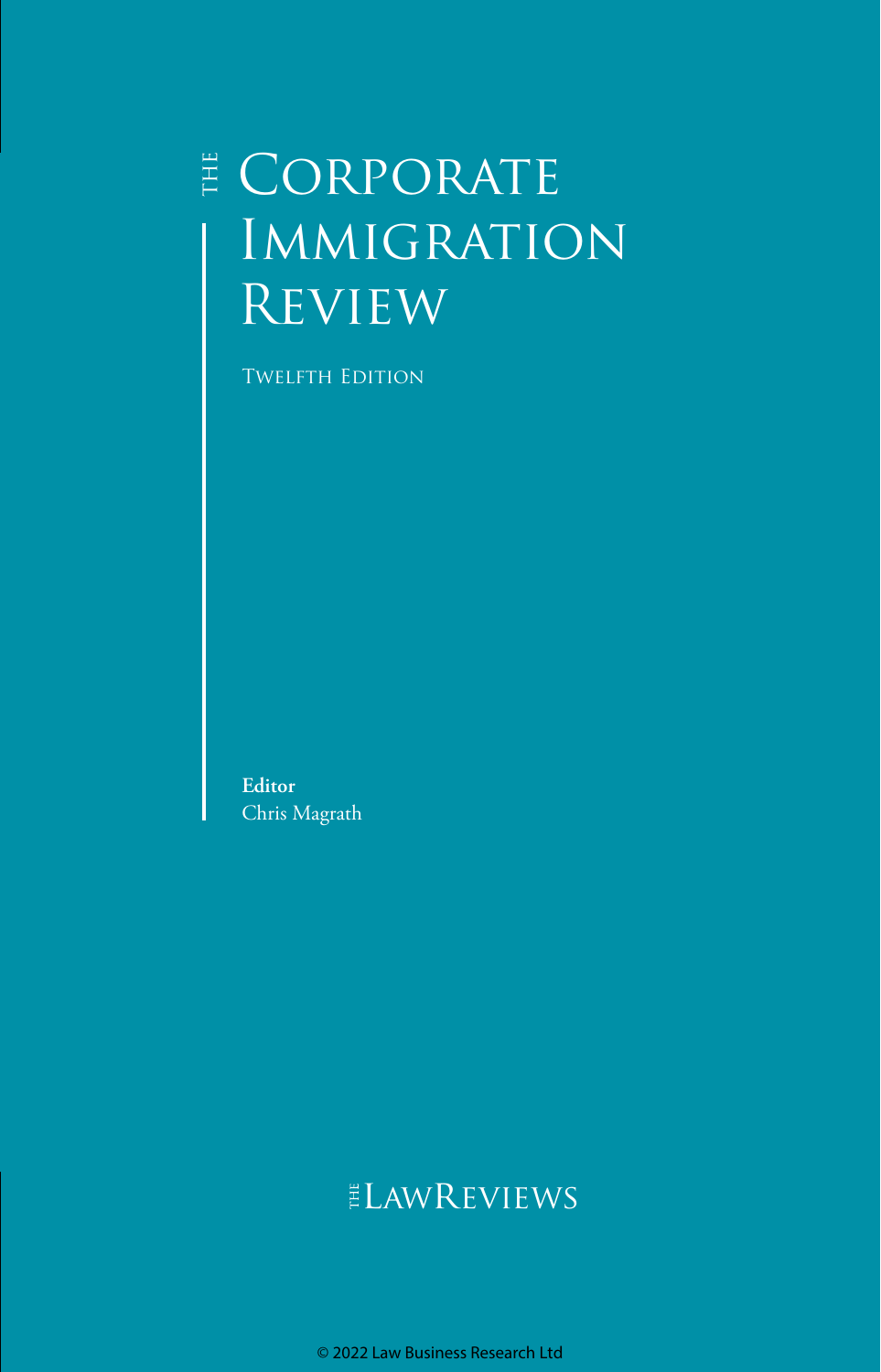# E CORPORATE Immigration Review

Twelfth Edition

Reproduced with permission from Law Business Research Ltd This article was first published in May 2022 For further information please contact Nick.Barette@thelawreviews.co.uk

**Editor** Chris Magrath

### $ELMR$  EVIEWS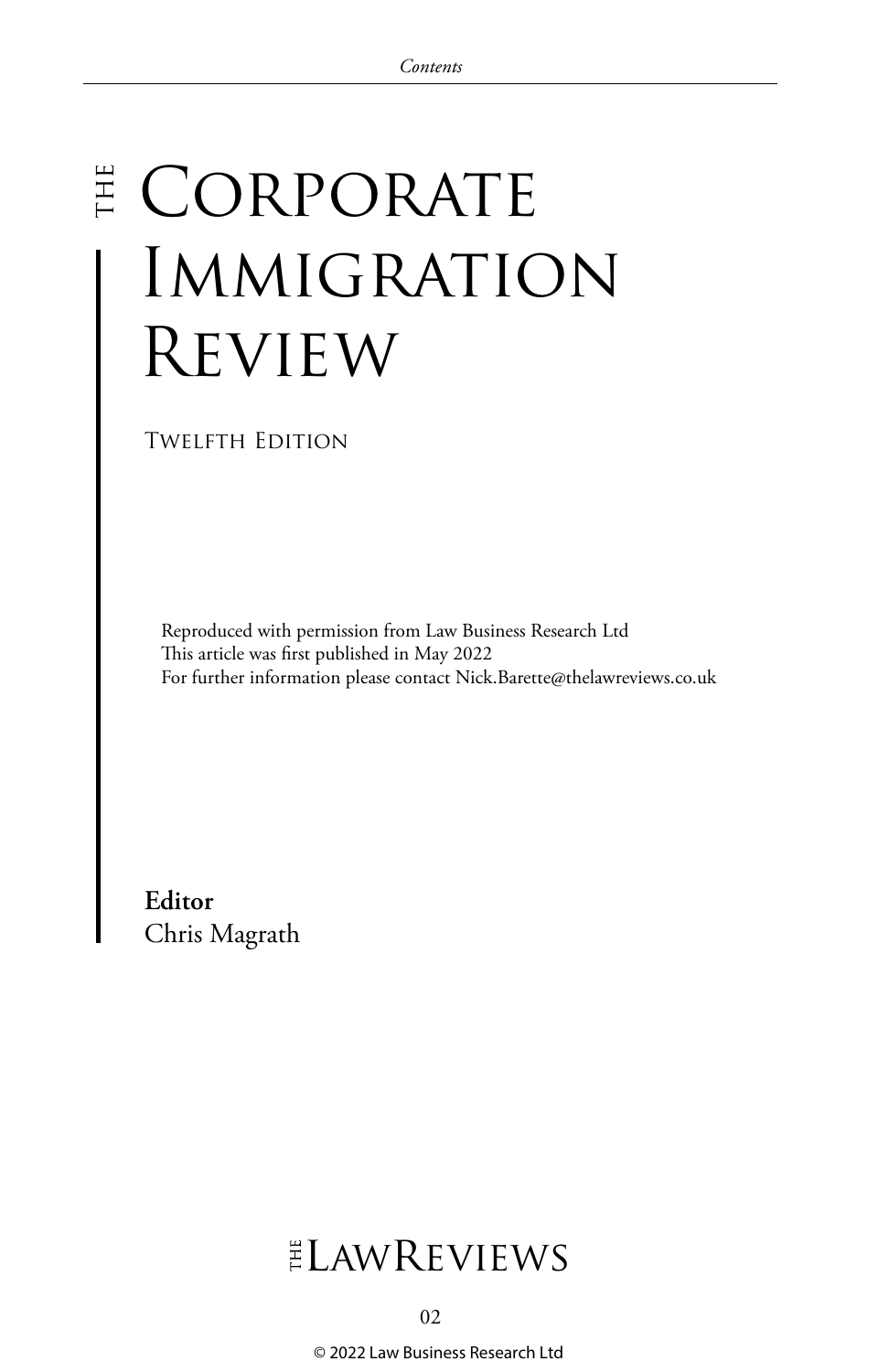#### PUBLISHER Clare Bolton

#### HEAD OF BUSINESS DEVELOPMENT Nick Barette

TEAM LEADER Katie Hodgetts

SENIOR BUSINESS DEVELOPMENT MANAGER Rebecca Mogridge

BUSINESS DEVELOPMENT MANAGERS Joey Kwok and Juan Hincapie

BUSINESS DEVELOPMENT ASSOCIATE Archie McEwan

> RESEARCH LEAD Kieran Hansen

EDITORIAL COORDINATOR Isabelle Gray

PRODUCTION AND OPERATIONS DIRECTOR Adam Myers

> PRODUCTION EDITOR Louise Robb

> > SUBEDITOR Janina Godowska

CHIEF EXECUTIVE OFFICER Nick Brailey

Published in the United Kingdom by Law Business Research Ltd, London Meridian House, 34–35 Farringdon Street, London, EC4A 4HL, UK © 2022 Law Business Research Ltd www.TheLawReviews.co.uk

No photocopying: copyright licences do not apply.

The information provided in this publication is general and may not apply in a specific situation, nor does it necessarily represent the views of authors' firms or their clients. Legal advice should always be sought before taking any legal action based on the information provided. The publishers accept no responsibility for any acts or omissions contained herein. Although the information provided was accurate as at May 2022, be advised that this is a developing area. Enquiries concerning reproduction should be sent to Law Business Research, at the address above. Enquiries concerning editorial content should be directed to the Publisher – clare.bolton@lbresearch.com

ISBN 978-1-80449-075-4

Printed in Great Britain by Encompass Print Solutions, Derbyshire Tel: 0844 2480 112

03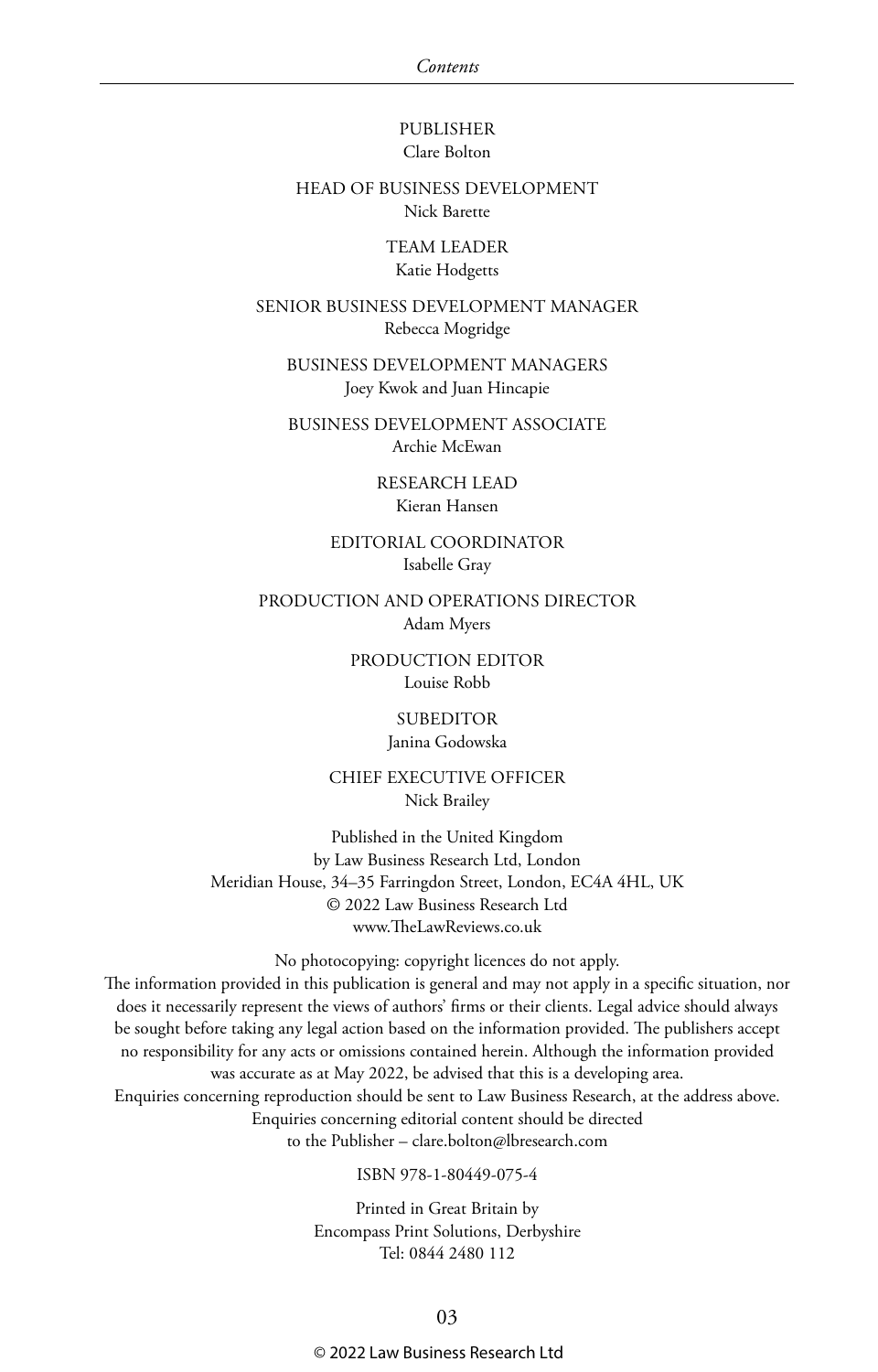### ACKNOWLEDGEMENTS

The publisher acknowledges and thanks the following for their assistance throughout the preparation of this book:

ADDERS LEGAL & BUSINESS

ARIAS, FÁBREGA & FÁBREGA

CHOW KING & ASSOCIATES

GARSON IMMIGRATION LAW

GIBNEY, ANTHONY & FLAHERTY, LLP

GLOBETROTTERS LEGAL

IMMIGRATION SOLUTIONS LAWYERS

JADEK & PENSA

LENZ & STAEHELIN

MAGRATH SHELDRICK LLP

MALHOTRA & MALHOTRA ASSOCIATES

MICHELS.PMKS RECHTSANWÄLTE PARTNERSCHAFT MBB

NAKAI IMMIGRATION SERVICES LPC

RODRIGO, ELÍAS & MEDRANO ABOGADOS

SSEK LEGAL CONSULTANTS

TILIA LAW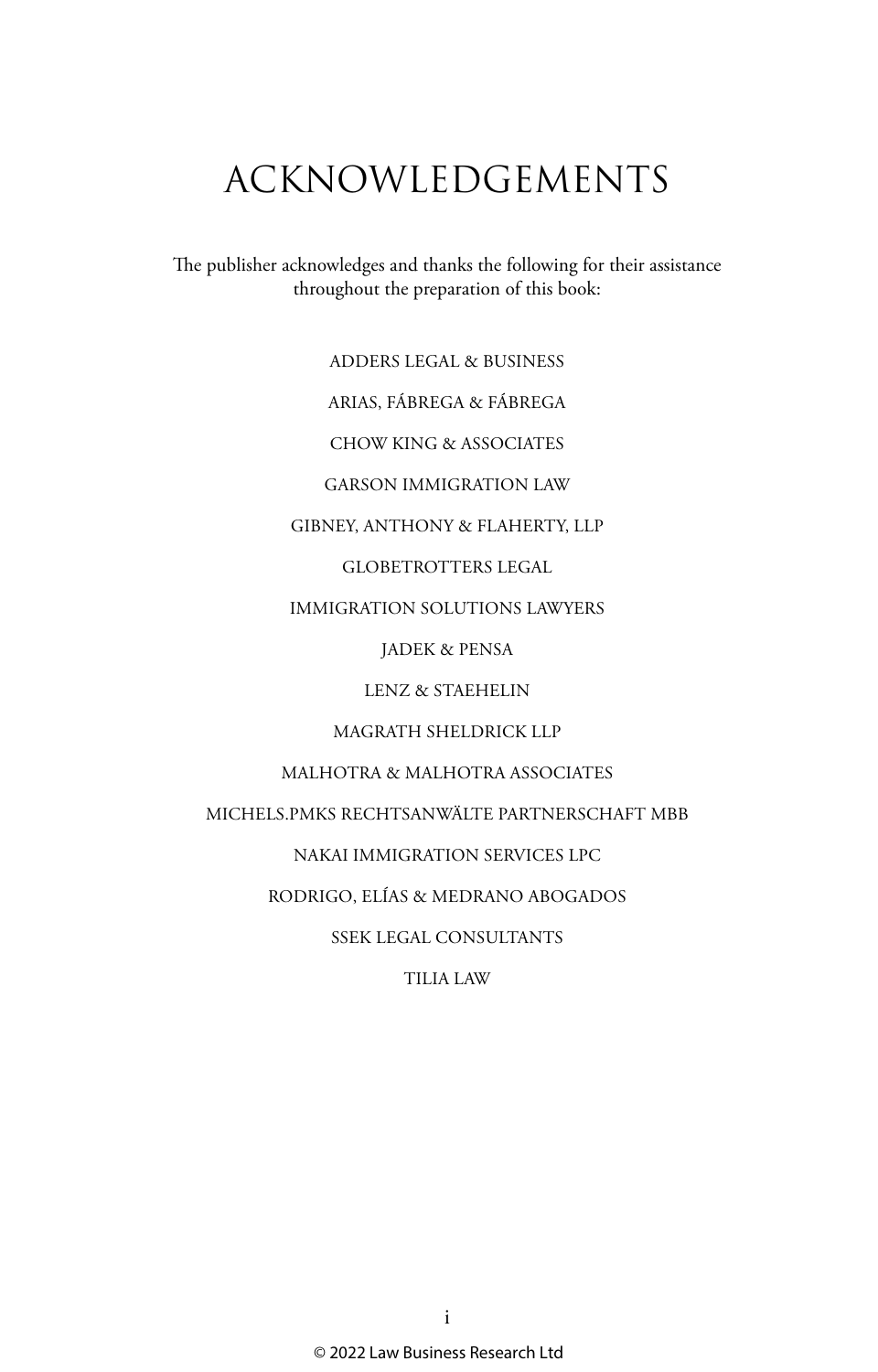### CONTENTS

| <b>Ben Sheldrick</b> |                                                                      |  |
|----------------------|----------------------------------------------------------------------|--|
|                      |                                                                      |  |
| Chapter 1            |                                                                      |  |
|                      | Anne O'Donoghue, Sophie Gao, Palwasha Nawabi and Diane Markantonakis |  |
| Chapter 2            |                                                                      |  |
|                      | Henry Hachez                                                         |  |
| Chapter 3            |                                                                      |  |
|                      | David L P Garson and Jessica N Ravenhurst                            |  |
| Chapter 4            |                                                                      |  |
|                      | Gunther Mävers                                                       |  |
|                      |                                                                      |  |
| Chapter 5            |                                                                      |  |
|                      | Paa Kwesi Hagan                                                      |  |
| Chapter 6            |                                                                      |  |
|                      | Eugene Chow                                                          |  |
| Chapter 7            |                                                                      |  |
|                      | Ranjit Malhotra and Anil Malhotra                                    |  |
|                      |                                                                      |  |
| Chapter 8            |                                                                      |  |
|                      | Stephen Igor Warokka and Yan Diaz M Siregar                          |  |
| Chapter 9            |                                                                      |  |
|                      | Masahito Nakai                                                       |  |
| Chapter 10           |                                                                      |  |
|                      | Vivian Holness                                                       |  |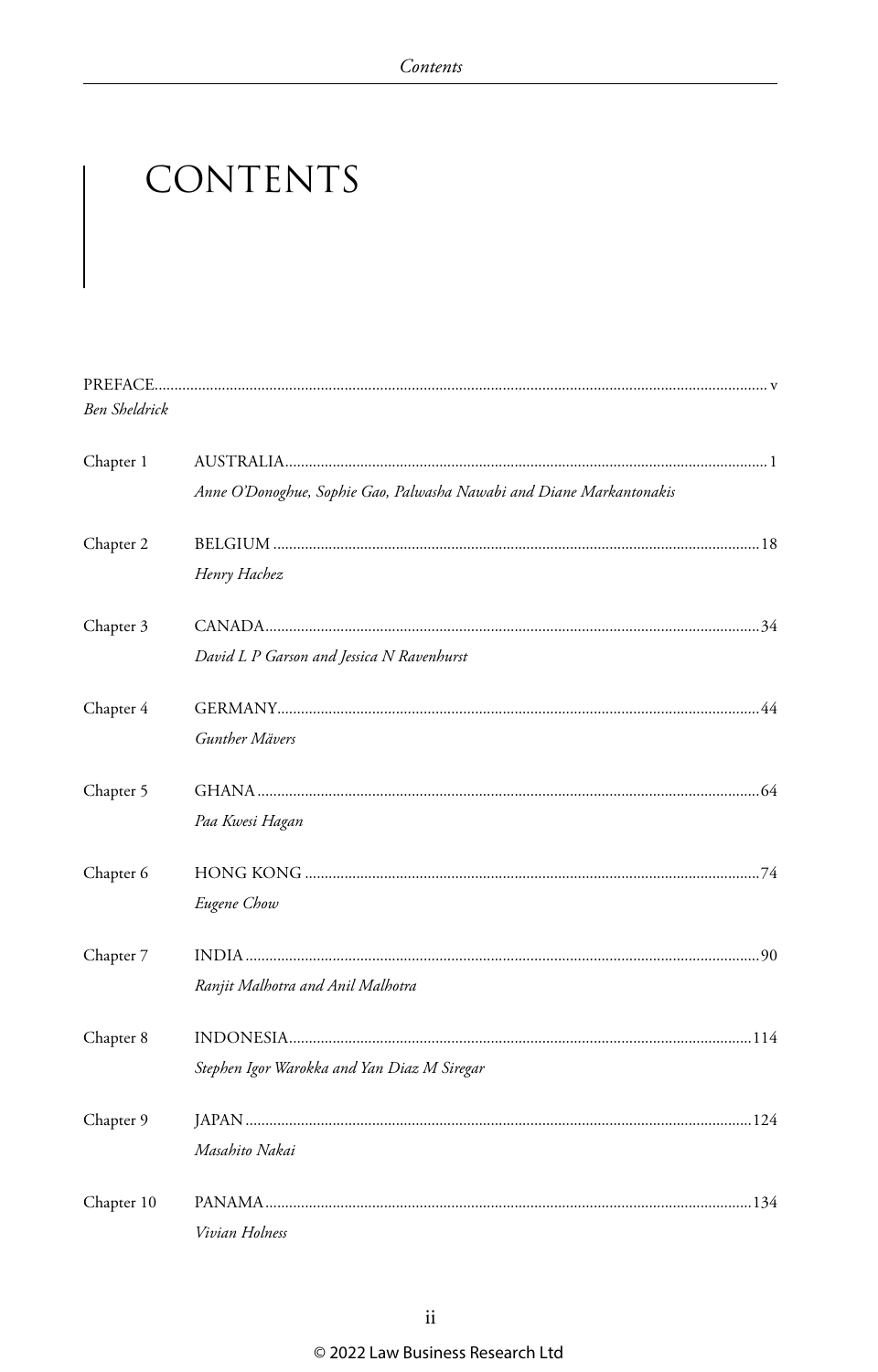| Chapter 11 | Iván Blume Moore                                   |  |
|------------|----------------------------------------------------|--|
| Chapter 12 | <b>Ben Sheldrick</b>                               |  |
| Chapter 13 | Aljaž Cankar, Nina Bakovnik and Eva Milošič        |  |
| Chapter 14 | Rayan Houdrouge                                    |  |
| Chapter 15 | Chris Magrath and Ben Sheldrick                    |  |
| Chapter 16 | Stephen J O Maltby, Ellen L Poreda and Bryan Young |  |
| Chapter 17 | Federico Formento                                  |  |
| Appendix 1 |                                                    |  |
| Appendix 2 |                                                    |  |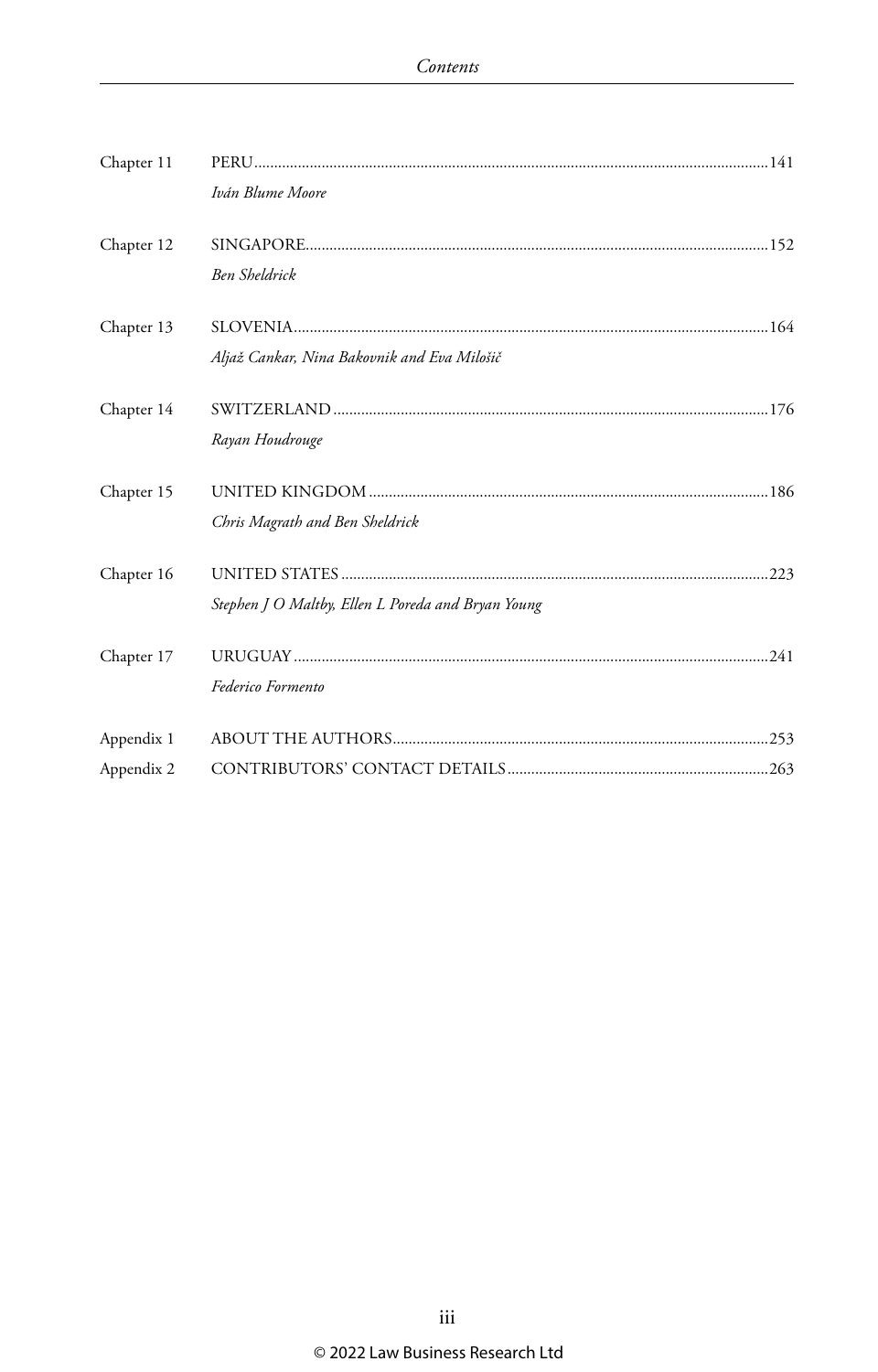### PREFACE

This book is a guide to the systems, processes, policies and constraints that apply to the lawful movement of people for work purposes into key business destinations around the world. Leading practitioners from across the globe kindly donate their time and energy to updating their chapters every year and we are, as ever, very grateful to them for their considerable contributions to this year's edition.

It has, yet again, been a very challenging year for business immigration professionals, whether private practice immigration lawyers or in-house global mobility specialists. The pandemic that started in early 2020 and imposed a seismic shock on the international movement of people throughout 2020 and 2021 continues to reverberate. Governments took exceptional and unprecedented measures to control the spread of the virus and, in so doing, interfered in the freedoms of businesspeople to travel in ways that are unprecedented in peacetime. Much has been written about the appropriateness and legality of such state intervention in long-accepted freedoms. The impact on the global economy has been deleterious.

Fortunately, two years after the start of the first national 'lockdowns', borders have begun to open again, and travel normalcy is starting to return. The United States of America, the world-leading liberal economy, opened its borders to transatlantic travel in November 2021. Various constraints, including mask wearing, testing and endless 'passenger locator' forms continue to burden international travellers around the world, but the trend, thankfully, is towards a return to pre-pandemic activity. Even Singapore, a country guided by caution, rules and acquiescence in state authority, has begun to lift travel restrictions. We all hope that the worst of the coronavirus crisis is behind us and that immigration practitioners will be able to focus on legal mechanisms for attracting international talent and investment rather than the regulations that prevent movement.

Of course, as soon as one crisis subsides, another one develops. The war in Ukraine is an extraordinary shock to world order and the international economy. It has been described by some leading economists as 'the end of globalisation'. This may turn out to be an over-statement, but the fact remains that sanctions imposed on Russia, combined with the withdrawal of some international businesses from the Russian economy, will have impacts far beyond the geographical boundaries of the conflict. In addition to the war, general inflation, the energy crisis and political tensions all contribute towards an unsettled global environment.

More significant, and urgent, is the global community's response to the refugee crisis on Ukraine's border. Many countries have responded with generosity to the extraordinary situation that displaced Ukraine citizens find themselves in. Of note is the EU's adoption of the EU Temporary Protection Directive. This enables Member States to move rapidly to offer shelter and rights to people in need of immediate protection and to avoid overwhelming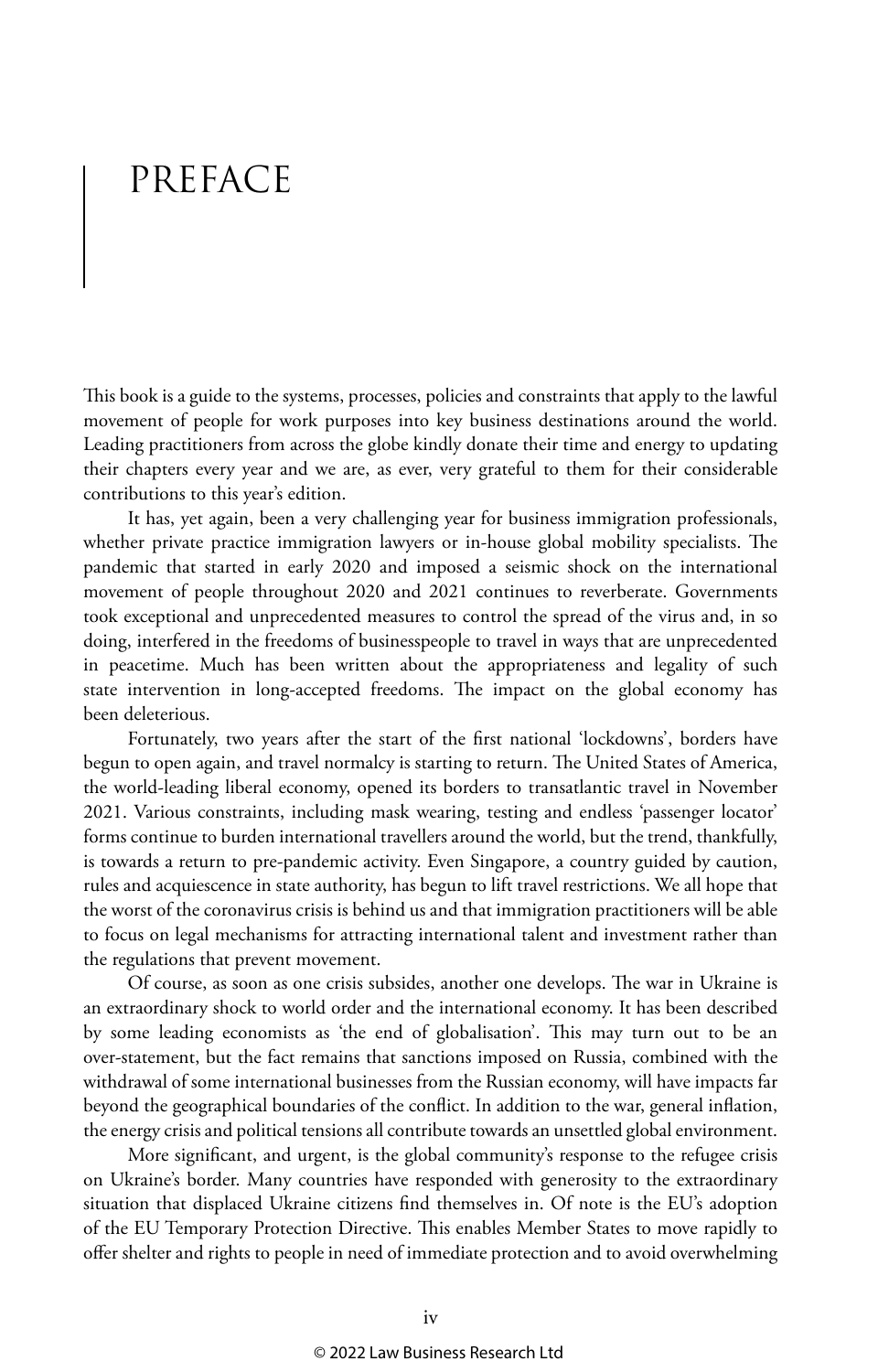national asylum systems in cases of mass arrivals of displaced persons. Although invoked in the past, the directive has never been activated before. Russia's military aggression prompted a unanimous decision in the European Council to grant temporary protection (for an initial period of one year) to people fleeing war in Ukraine. This temporary protection may be extended automatically by two six-monthly periods, for a maximum of one further year.

In the UK (no longer a member state of the EU), alternative measures have been put in place including the Homes for Ukraine scheme and the Ukraine Family Scheme. Critics argue, with some justification, that these schemes are less generous than the EU Temporary Protection Directive. At the time of writing, about 4 million people have been displaced by war. Most, inevitably, find themselves seeking humanitarian relief in the countries that border Ukraine. Sadly, it seems that this tragic scenario has a long way to run.

What, you may ask, has all this to do with Corporate Immigration? First, geopolitical events have a major impact on the global economy and, in turn, international investment and the movement of investors, executives and entrepreneurs. Immigration laws adapt accordingly. Second, and more importantly, we have been struck this year by the response of immigration specialists, including many of the contributors to this book, to the humanitarian crisis. Many immigration law firms have been agile in expanding their pro-bono offering in response to these appalling events. We commend them for it.

Despite the many global challenges, immigration reforms continue apace. Of note is the introduction of new routes of entry to the United Kingdom – many of which will have come into force by the time this new edition of *The Corporate Immigration Review* is published. The Global Mobility Route is described as 'a new route for overseas businesses seeking to establish a presence here or transfer staff to the UK under the existing sponsorship system'. On closer analysis, it appears that much of the scheme is a repackaging of existing routes of entry (such as the Intra-Company Transfer) under new branding. There are some innovations that may be cause for optimism for practitioners seeking solutions for private clients, such as the High Potential Individual scheme and the Scale-Up arrangements. Alterations to the Sole Representative category (renamed the UK Expansion Worker) are welcome and overdue. We can report next year on the success, or otherwise, of the various schemes.

Singapore also has changes afoot. The Ministry of Manpower will use a new points-based evaluation framework called the Complementarity Assessment Framework (COMPASS) for new Employment Pass (EP) applications starting in September 2023 and EP renewals starting in 2024. Under COMPASS, applicants will need to score at least 40 points under core criteria, such as salary and qualifications. There will be employer-generated points for levels of national diversity and support for local employment. The trend towards points-based methodologies for determining entry to labour markets appears to be growing.

We recommend this 12th edition of *The Corporate Immigration Review* to our readers, and we thank our contributors for their valuable insights.

#### **Ben Sheldrick**

Magrath Sheldrick LLP London April 2022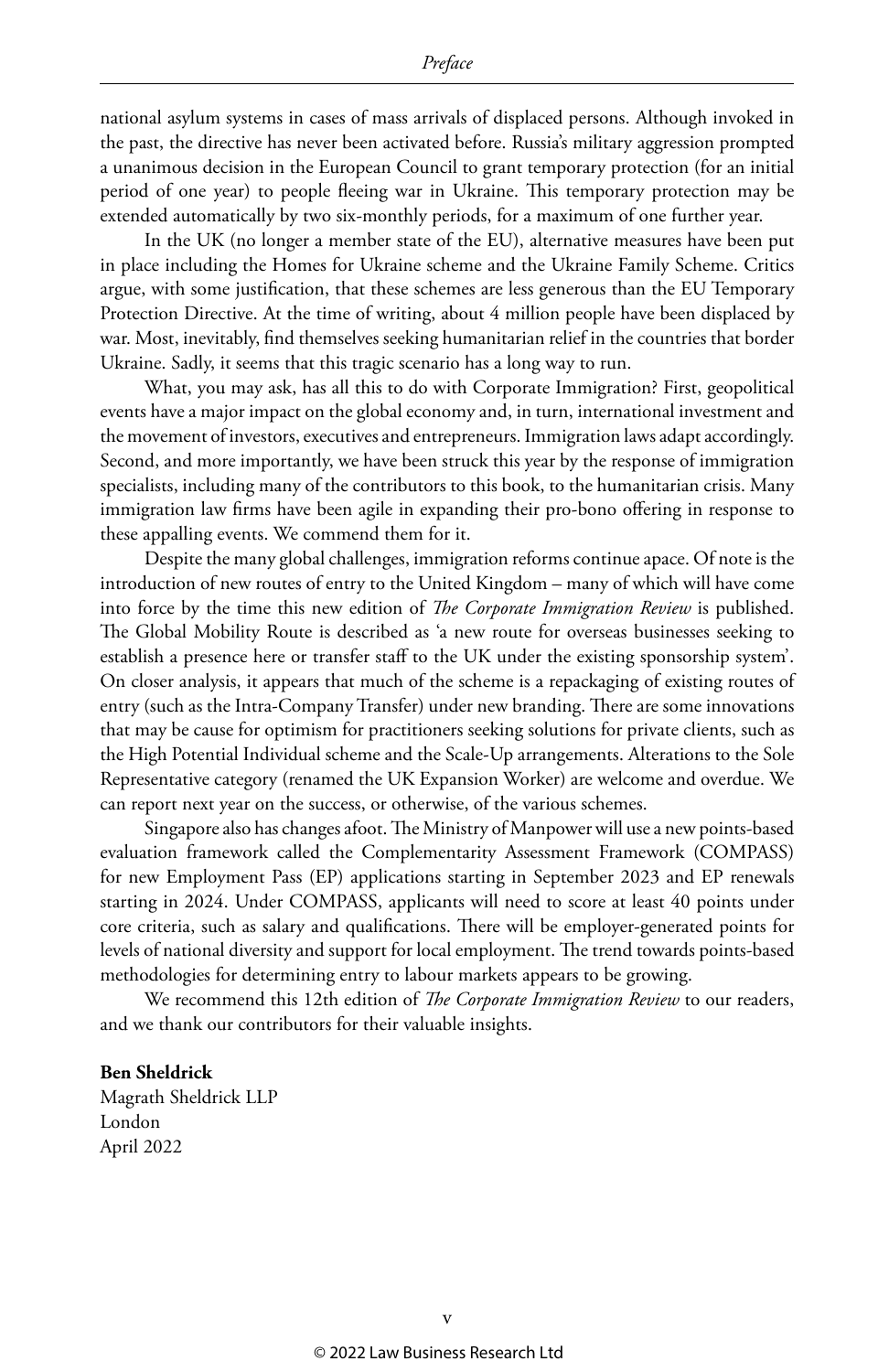**Chapter 8**

### INDONESIA

*Stephen Igor Warokka and Yan Diaz M Siregar*<sup>1</sup>

#### **I INTRODUCTION TO THE IMMIGRATION FRAMEWORK**

Immigration matters in Indonesia are overseen by the Directorate General of Immigration (DGI), which is under the auspices of the Ministry of Law and Human Rights. Indonesian immigration laws and regulations recognise four types of visas that allow the entry of foreigners into Indonesia, namely diplomatic visas, service visas, visit visas and limited stay visas. These visas serve as the basis for foreigners to obtain stay permits once they have entered Indonesia. There are five types of stay permits recognised under Indonesian immigration laws and regulations, namely diplomatic stay permits, service stay permits, visit stay permits, limited stay permits and permanent stay permits. Different types of visas and stay permits allow different types of activities.

#### **i Legislation and policy**

Immigration matters in Indonesia are governed under various laws, regulations and circular letters issued by the Ministry of Law and Human Rights or the DGI, or both. For the employment of foreign workers, the Ministry of Manpower (MOM) is the government institution authorised to issue work permits for employers to employ foreigners in Indonesia, and the visa process for these foreign workers commences once the work permit application is submitted to the MOM. Especially after the integration of the MOM's and DGI's online systems in 2018, the process of obtaining a work visa (a limited stay visa for working purposes) has become more efficient and straightforward.

Below are the main laws and regulations valid as at the time of writing, setting forth rules for immigration and foreign workers in Indonesia:

- *a* Law No. 11 of 2020 dated 2 November 2020 regarding Job Creation (Job Creation Law);
- *b* Law No. 6 of 2011 dated 5 May 2011 regarding Immigration, as amended by the Job Creation Law (Immigration Law);
- *c* Law No. 13 of 2003 dated 25 March 2003 regarding Manpower, as amended by the Job Creation Law (Labour Law);
- *d* Government Regulation No. 34 of 2021 dated 2 February 2021 regarding the Utilization of Foreign Workers (GR 34/2021);
- *e* Government Regulation No. 48 of 2021 dated 2 February 2021 regarding the Third Amendment to GR No. 31 of 2013 regarding the Implementing Regulation of the Immigration Law (GR 48/2021);

<sup>1</sup> Stephen Igor Warokka is a partner and Yan Diaz M Siregar is an associate at SSEK Legal Consultants.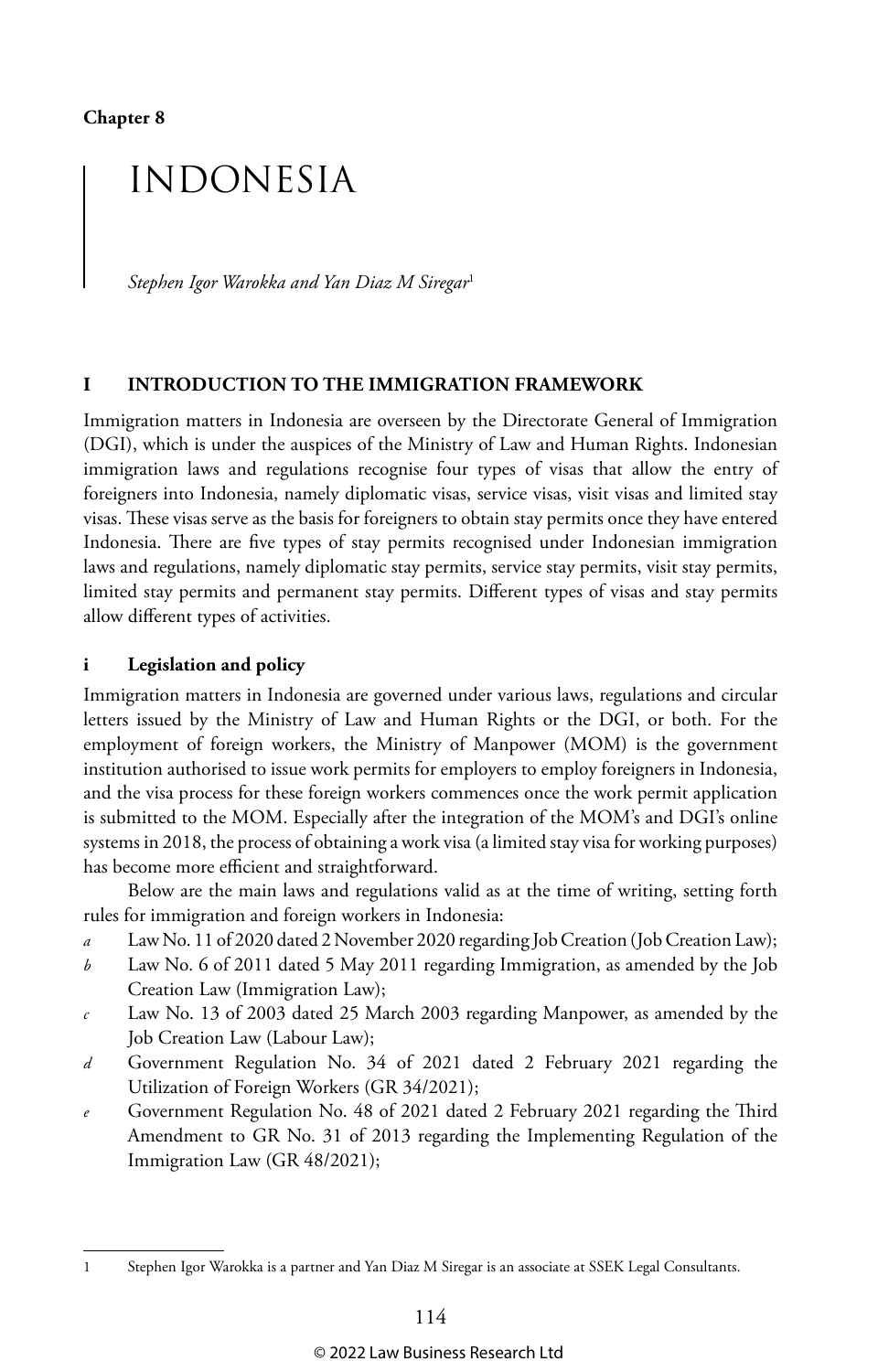- *f* Minister of Law and Human Rights (MOLHR) Regulation No. 34 of 2021 dated 15 September 2021 regarding the Granting of Visas and Stay Permits During the Period of Handling the Spread of Corona Virus Disease 2019 and National Economic Recovery (MOLHR Reg. 34/2021);
- *g* MOM Regulation No. 8 of 2021 dated 1 April 2021 regarding the Implementing Regulation of Government Regulation No. 34 of 2021 regarding the Utilization of Foreign Workers (MOM Reg. 8/2021);
- *h* MOLHR Regulation No. 24 of 2016 dated 27 July 2018 regarding Technical Procedures for the Application and Granting of Visitor Visas and Limited Stay Visas, as amended by MOLHR Regulation No. 51 of 2016 dated 15 December 2016;
- *i* MOLHR Regulation No. 16 of 2018 dated 27 July 2018 regarding Procedures for the Issuance of Visas and Stay Permits for Foreign Workers;
- *j* MOLHR Decree No. M.HH-02.GR.01.05 of 2021 dated 22 September 2021 regarding the Types of Activities for Foreigners in the Framework of the Granting of Visas during the Period of Handling the Spread of Corona Virus Disease 2019 and National Economic Recovery, as amended by MOLHR Decree No. M.HH-03.GR.01.05 of 2021 dated 13 October 2021 (MOLHR Decree M.HH-02.GR.01.05 as amended);
- *k* MOM Decree No. 228 of 2019 dated 27 August 2019 regarding Positions Allowed to Be Occupied by Foreign Workers (MOM Decree 228/2019);
- *l* MOM Decree No. 349 of 2019 dated 31 December 2019 regarding Positions Prohibited to Be Occupied by Foreign Workers (MOM Decree 349/2019);
- *m* MOM Circular Letter No. M/11/HK.04/IX/2021 dated 24 September 2021 regarding Foreign Manpower Utilization Plan Ratification Service during the Period of Handling the Spread of Corona Virus Disease 2019 (CL 11/2021); and
- *n* Director General of Immigration Guidelines No. IMI-0241.GR.01.01 of 2022 dated 4 February 2022 regarding the Granting of Visas, Entry Stamps, and Immigration Stay Permits during the Period of Handling the Spread of Corona Virus Disease 2019 and National Economic Recovery (Immigration Guidelines).

#### **ii The immigration authorities**

As mentioned above, the DGI, led by the Director General of Immigration, is responsible for overseeing immigration matters in Indonesia.

The DGI has a duty to carry out the formulation and implementation of policies in the field of immigration in accordance with the applicable laws and regulations. In carrying out this duty, the DGI formulates, implements, provides technical guidance, supervises, monitors, evaluates and reports policies relating to the enforcement of immigration law and security, immigration services and facilities, border crossing and foreign immigration cooperation, and immigration information technology. The DGI also implements the administration of the DGI and performs other functions assigned by the MOLHR.

The DGI's organisational structure consists of the following:

- *a* Secretariat of the Directorate General;
- *b* Directorate of Immigration Traffic;
- *c* Directorate of Immigration Stay Permit;
- *d* Directorate of Immigration Intelligence;
- *e* Directorate of Immigration Control and Enforcement;
- *f* Directorate of Immigration Cooperation; and
- *g* Directorate of Immigration Information Systems and Technology.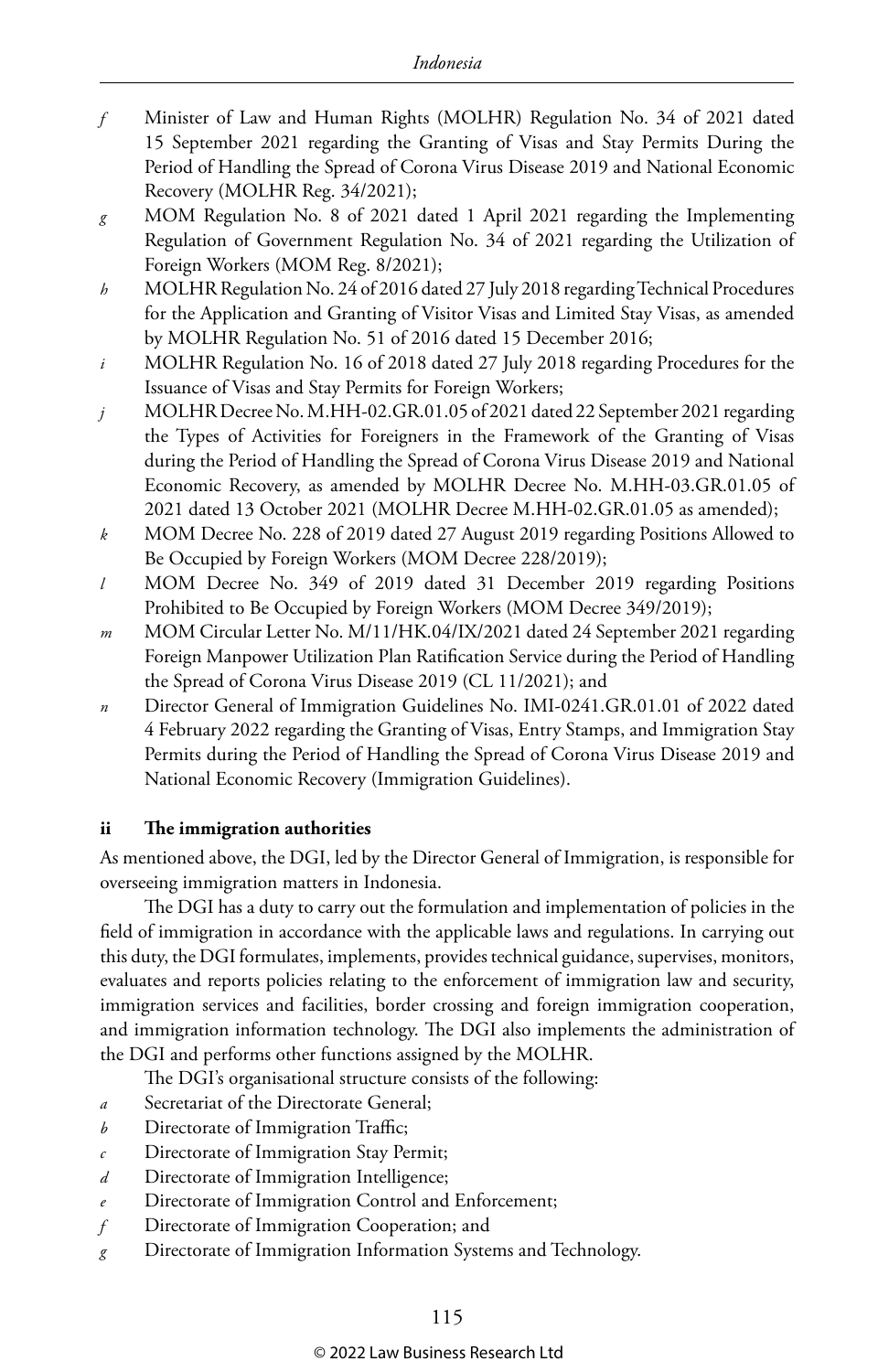There are immigration offices in regencies, municipalities and districts across Indonesia to implement immigration functions. Officers assigned to such immigration offices must already have completed a special immigration education course and possess technical immigration expertise, and have the authority to carry out duties and responsibilities pursuant to the Immigration Law. Certain immigration officers and immigration civil servant investigators are also authorised by law to carry out criminal investigations related to immigration.

#### **iii Exemptions and favoured industries**

There are 169 countries whose nationals are, in normal times, eligible for a visit visa exemption when entering Indonesia. However, as a result of the pandemic and as set forth in MOLHR Regulation 34/2021, the granting of this exemption is suspended until the covid-19 pandemic is declared to be over by the government. At the time of writing, the Ministry of Manpower, through CL 11/2021, has limited new work permit applications for foreign workers who have not yet entered Indonesia. New applications are only permitted for:

- *a* activities related to national strategic projects and strategic or national vital objects based on a recommendation or special permit from the relevant ministry or institution (i.e., the Coordinating Ministry of Maritime and Investment Affairs); or
- *b* specific and urgent reasons based on the recommendation of the relevant ministry or institution (i.e., the Ministry of Investment or Investment Coordinating Body).

A list of national strategic projects can be seen in Presidential Regulation No. 109 of 2020 regarding the Third Amendment to Presidential Regulation No. 3 of 2016 regarding the Acceleration of the Implementation of National Strategic Projects (PR 109/2020). The list of projects can also be accessed at https://kppip.go.id/. If a project is not included in PR 109/2020, companies may request a recommendation and statement letter from the Coordinating Ministry for the Economy or the Coordinating Ministry for Maritime and Investment Affairs.

#### **II INTERNATIONAL TREATY OBLIGATIONS**

On 15 August 2002, Indonesia joined the APEC business travel card scheme, which was introduced on 1 May 2004. The Asia-Pacific Economic Cooperation (APEC) is an organisation of Asia-Pacific countries established in Canberra in November 1989 with the aim of building and strengthening economic cooperation among member states. The APEC business travel card scheme aims to simplify entrance into participating countries (including Indonesia) by utilising the 'apply once, information used for multiple purposes' approach. Further details on this scheme can be found on the Asia-Pacific Economic Cooperation website.<sup>2</sup>

#### **III THE YEAR IN REVIEW**

As part of the government's goal to make Indonesia more investment-friendly through the enactment of the Job Creation Law, a new government regulation (GR), GR 48/2021, was issued and came into force on 2 February 2021.

<sup>2</sup> https://www.apec.org/groups/committee-on-trade-and-investment/business-mobility-group/abtc.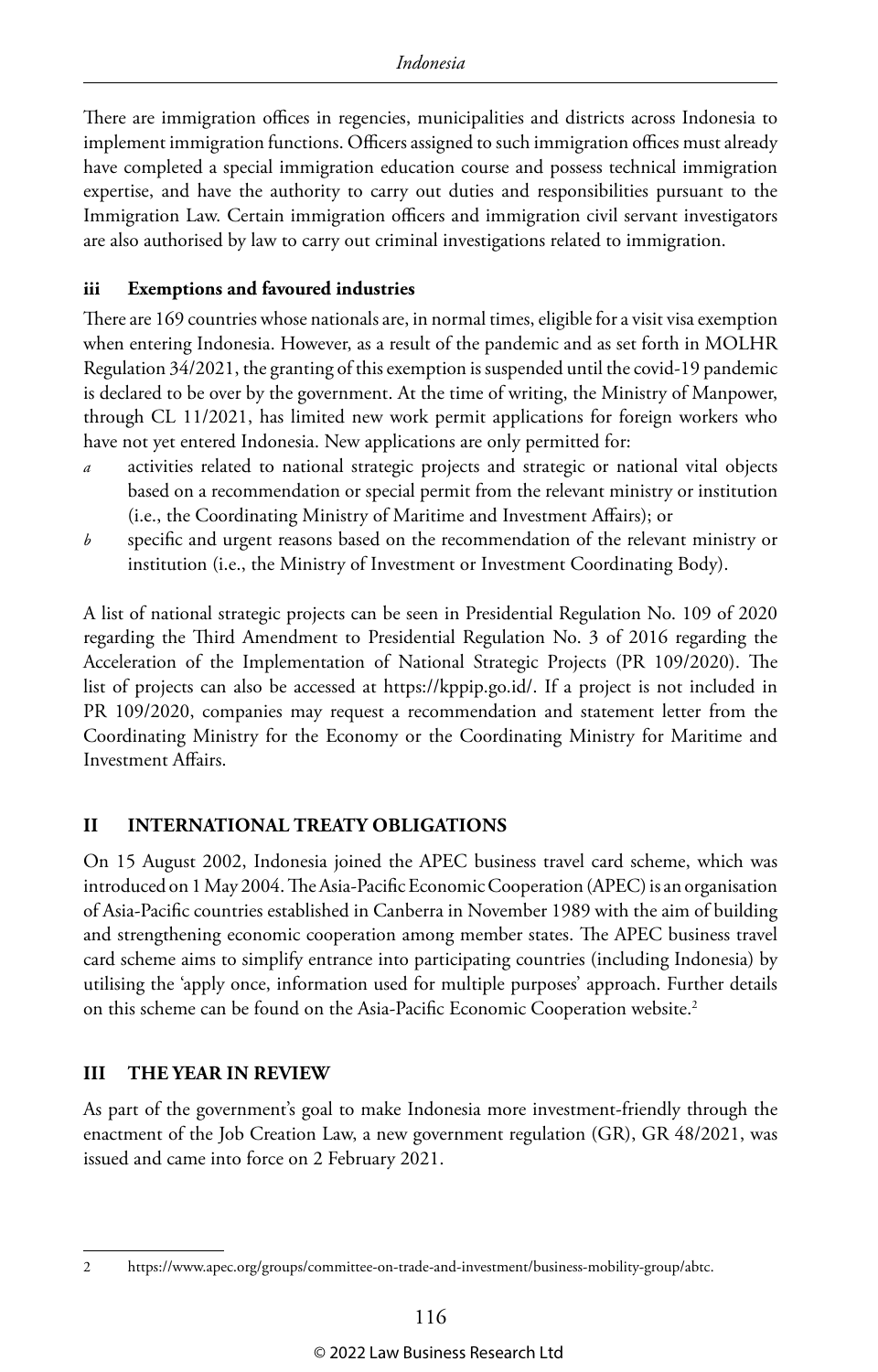While the principal provisions relating to the presence of foreigners in Indonesia under the previous laws and regulations remain in force, GR 48/2021 introduces some significant changes, as outlined below.

#### **i Change in validity of limited stay permit**

One of the biggest changes introduced by GR 48/2021 is the legally permissible length of a foreigner's limited stay permit (ITAS). Previously, an ITAS was granted for a maximum period of two years and could be extended for maximum two-year periods up to an aggregate stay of six years in Indonesia, after which the foreigner was required to process a new ITAS.

GR 48/2021 now provides that an ITAS is valid for a maximum of five years and can be extended under the condition that the aggregate stay of the foreigner in Indonesia does not exceed 10 years. GR 48/2021 also further clarifies that an ITAS for work purposes that is valid for no more than 90 days can be extended under the condition that the aggregate stay of the foreigner in Indonesia does not exceed 180 days.

#### **ii Change in validity period of visit stay permits**

Simplification is a big theme of GR 48/2021, with the regulation revising provisions of older regulations to be more straightforward and easier to comprehend. For example, in the case of a visit stay permit issued based on entry to Indonesia under a single-entry visit visa, GR 48/2021 now provides that such visit stay permit is valid for a maximum period of 180 days and is non-extendable. The validity period used to be 60 days and it was extendable inland four times up to an aggregate stay of six months.

Meanwhile, visit stay permits issued based on entry under a multiple-entry visit visa are granted for a maximum period of 180 days and are extendable up to an aggregate stay of no more than 12 months in Indonesia.

Another big change is the validity period of stay permits issued based on entry under a visit visa on arrival, which used to be 30 days and extendable for another 30 days. Under GR 48/2021, the maximum validity period of this stay permit is no more than 30 days and it is no longer possible to be extended.

#### **iii Introduction of the second home category**

GR 48/2021 introduces a new category to Indonesian immigration rules, whereby foreigners can now obtain a limited stay visa (VITAS) for non-work purposes for the purpose of having Indonesia as a second home. Foreigners must have settled in Indonesia for five to 10 years and fulfil certain requirements to qualify for this new visa category. This second home category replaces the category for elderly tourists, who were eligible for a non-work VITAS in previous regulations. GR 48/2021 provides that a non-work VITAS already issued for elderly tourists shall remain applicable as a non-work VITAS for foreigners in the second home category.

#### **iv Additional requirements to obtain a VITAS**

GR 48/2021 adds two requirements for a VITAS application, namely: (1) a statement letter of good standing from the relevant authorities or the embassy or consulate of the foreigner's country of origin; and (2) a health examination letter stating that the foreigner is free from any contagious disease that could endanger public health.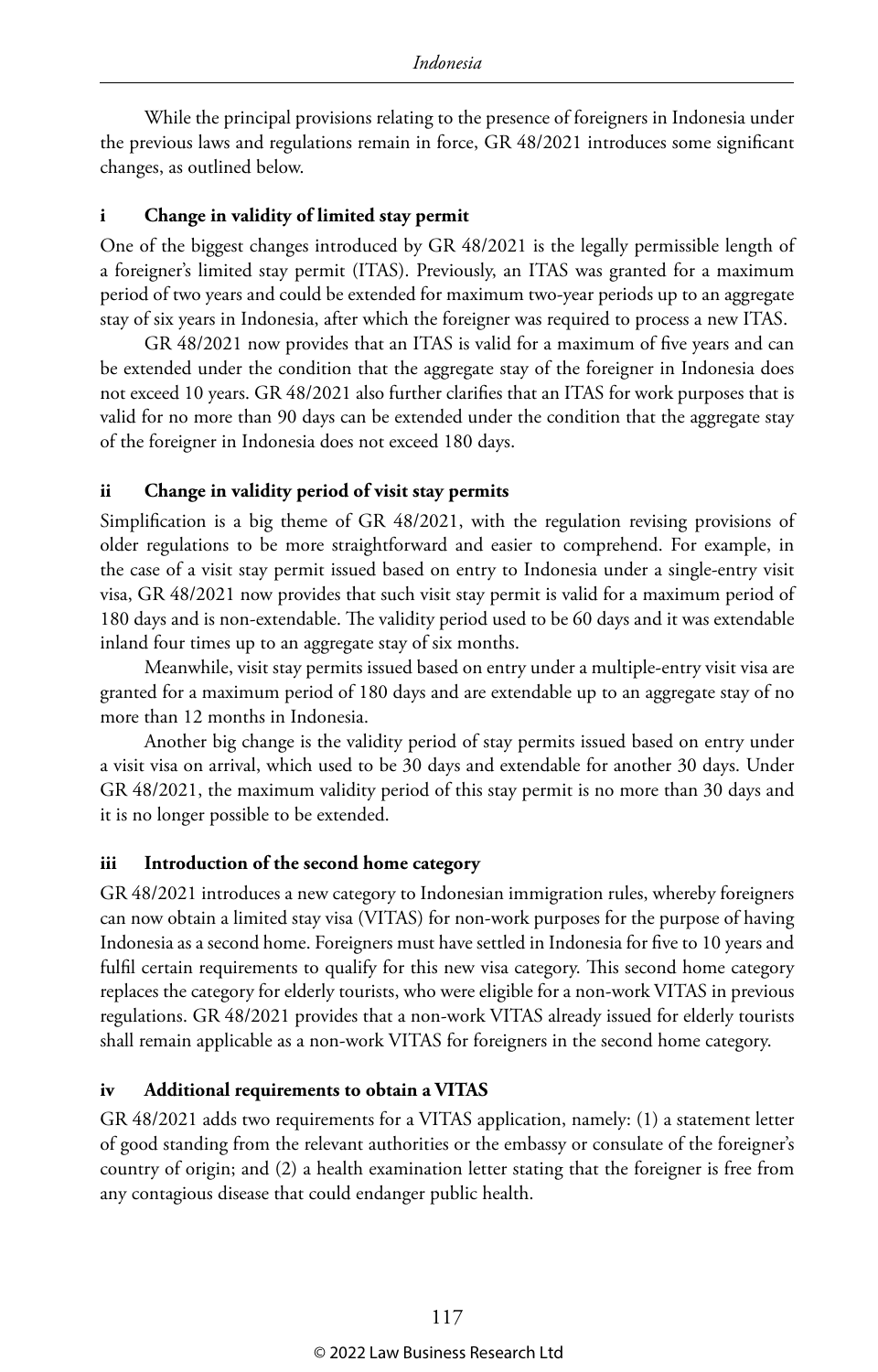#### **v Pre-investment and requirements for obtaining a visit visa**

GR 48/2021 adds a new eligibility category for both single and multiple-entry visit visas (i.e., pre-investment activities). These are activities in conjunction with starting a business, such as activities related to field surveys and feasibility studies. In relation to the required guarantee letter from a guarantor for a visit visa application, if a foreigner does not have a guarantor then the guarantee letter can be replaced with a proof of payment of an immigration guarantee, as discussed below.

#### **vi Immigration guarantee**

GR 48/2021 requires certain foreigners in Indonesia to have a guarantor responsible for the presence and activities of said foreigners during their stay in Indonesia, and for reporting any change in the civil status, immigration status or address of such foreigners. This guarantor requirement does not apply to foreigners legally married to Indonesians, foreign investors or citizens of countries that reciprocally waive guarantee requirements.

Foreign investors, 'second home' foreigners and foreigners engaged in pre-investment activities may make an official payment to a Directorate General of Immigration bank account that will be treated as an immigration guarantee payment that replaces the guarantor requirement. This payment will be used, if necessary, to cover the cost of repatriation or deportation, overstay or any other outstanding immigration costs that must be paid by the relevant foreigner. If the immigration guarantee is not used to pay immigration obligations, the full amount of the payment shall be returned to the foreigners once their stay permit expires.

#### **vii Conversion of stay permits**

Another significant change introduced by GR 48/2021 is the possibility for foreigners themselves to apply to the relevant head of immigration office or appointed immigration official for the conversion of a visit stay permit to an ITAS, or an ITAS to a permanent stay permit (ITAP). Previously, only guarantors could submit these applications.

The covid-19 pandemic has forced countries around the word to reconsider their international travel policies, including Indonesia. Based on the latest policy as at the time of writing, foreigners cannot travel to Indonesia from abroad (either direct travel or in transit) unless they fulfil certain criteria, such as complying with the provisions of MOLHR Regulation 34/2021, having qualified for the travel corridor arrangement scheme, or having obtained a special consideration or permit in writing from the relevant Indonesian ministry or institution.

MOLHR Regulation 34/2021 provides that foreigners with a valid visa or stay permit may enter Indonesia after fulfilling the required health protocols regulated by the relevant health authority. Foreign nationals can apply for all types of visas and stay permits, with the exception of the visit visa exemption as mentioned above and a visa on arrival (VOA), which are still suspended until the pandemic is declared over by authorities. In addition, while not explicitly stated, it appears that multiple-entry visit visas are also not yet open for applications. However, immigration restrictions are now being progressively eased. There is a new exemption for VOA and visit visa applications. The Director General of Immigration issued Circular Letter No. IMI-0549.GR.01.01 of 2022 (effective as of 5 April 2022) allowing the nationals of 43 countries to apply for a VOA and the nationals of nine countries (ASEAN member states) to apply for a visit visa exemption. Both the VOA and visit visa exemption are for tourism purposes only.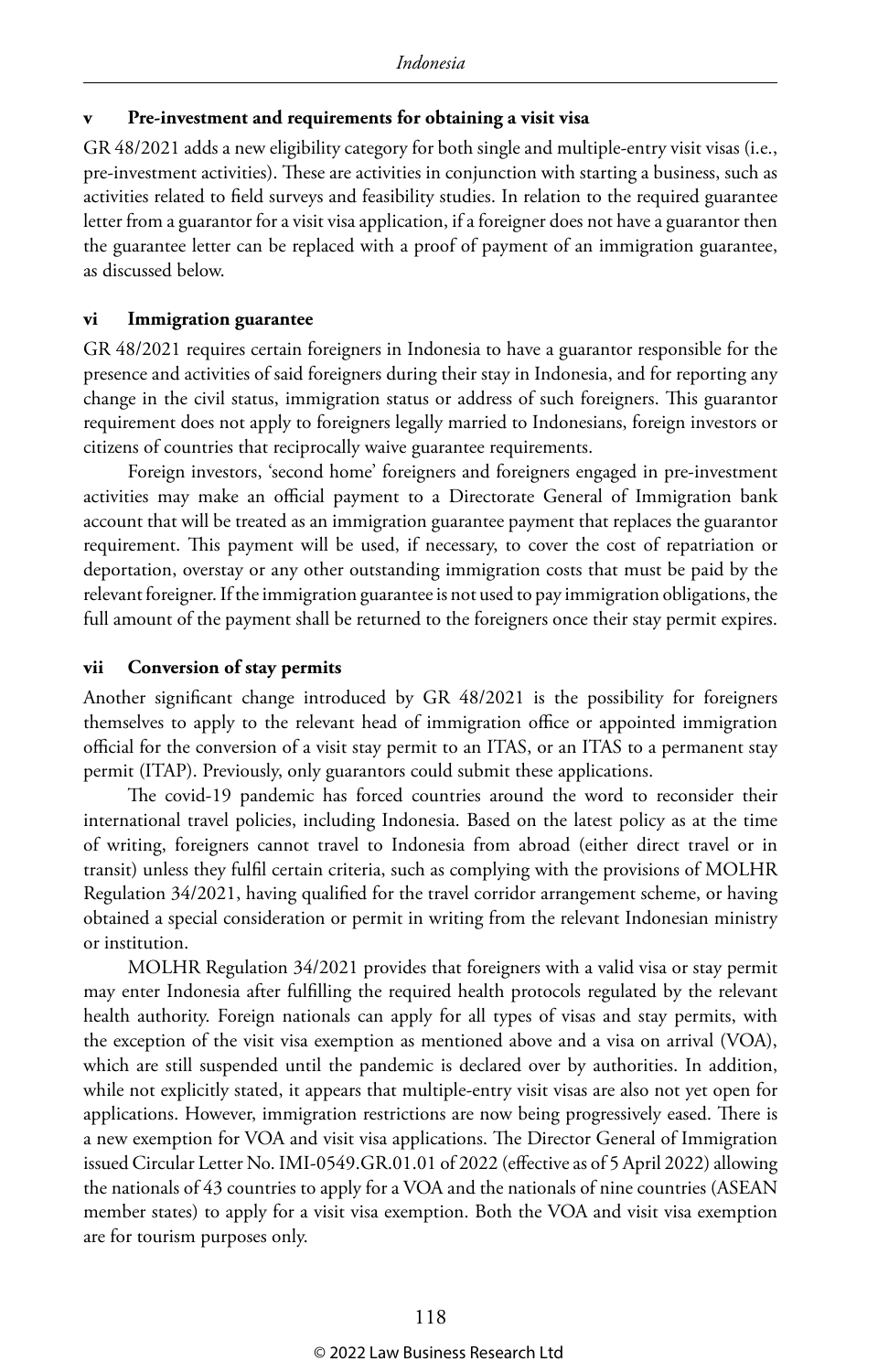The VOA is only granted at seven airports (in Jakarta, Bali, North Sumatra, East Java, South Sulawesi, North Sulawesi and Yogyakarta), eight harbours (all in Riau Islands) and four transborder posts or cross-border checkpoints (in West Kalimantan, North Kalimantan and East Nusa Tenggara).

Save for the above exemption, specifically for visit visas, only applications for a single-entry visa are allowed at this time. As noted above, it appears that multiple-entry visas are not yet open for applications. The following are the permitted activities under a single-entry visit visa based on MOLHR Decree M.HH-02.GR.01.05 as amended:

- *a* tourism;
- *b* performing emergency and urgent work;
- *c* attending business meetings;
- *d* conducting purchase of goods;
- filming;
- *f* government duties;
- *g* visiting for the purpose of developing the marina (yachting) industry;
- *h* government duties in conjunction with meetings related to the Indonesian Presidency of the G20 or the International Assembly of the 144 Assembly of the Inter-Parliamentary Union;
- *i* performance of probationary work by a foreign worker;
- *j* providing medical and food-related support; and
- *k* catching a transportation connection located in Indonesian territory.

Meanwhile, based on MOLHR Decree M.HH-02.GR.01.05 as amended, a VITAS may be obtained for the following work and non-work activities to be performed in Indonesia:

- *a* work activities:
	- as an expert;
	- working on a vessel, rig or installation operating in Indonesian waters;
	- performing a quality check on goods or production;
	- inspecting or auditing a branch office in Indonesia;
	- providing after-sales service;
	- installing and repairing machines;
	- performing construction-related temporary work;
	- performing activities for filming purposes that are commercial in nature after obtaining the relevant permit from the authorised institution; and
	- a foreign job candidate performing probationary work;
- *b* non-work activities:
	- conducting foreign investment (for one or two years);
	- family reunification; and
	- participating in education.

#### **viii Application requirements**

To obtain approval for a visit visa and VITAS (visa telex), the guarantor of the foreigner in Indonesia must submit an application through the relevant online system, attaching the following documents:

*a* a health certificate containing a statement in English issued by the relevant authority in the foreigner's country of origin that the foreigner is covid-19 free;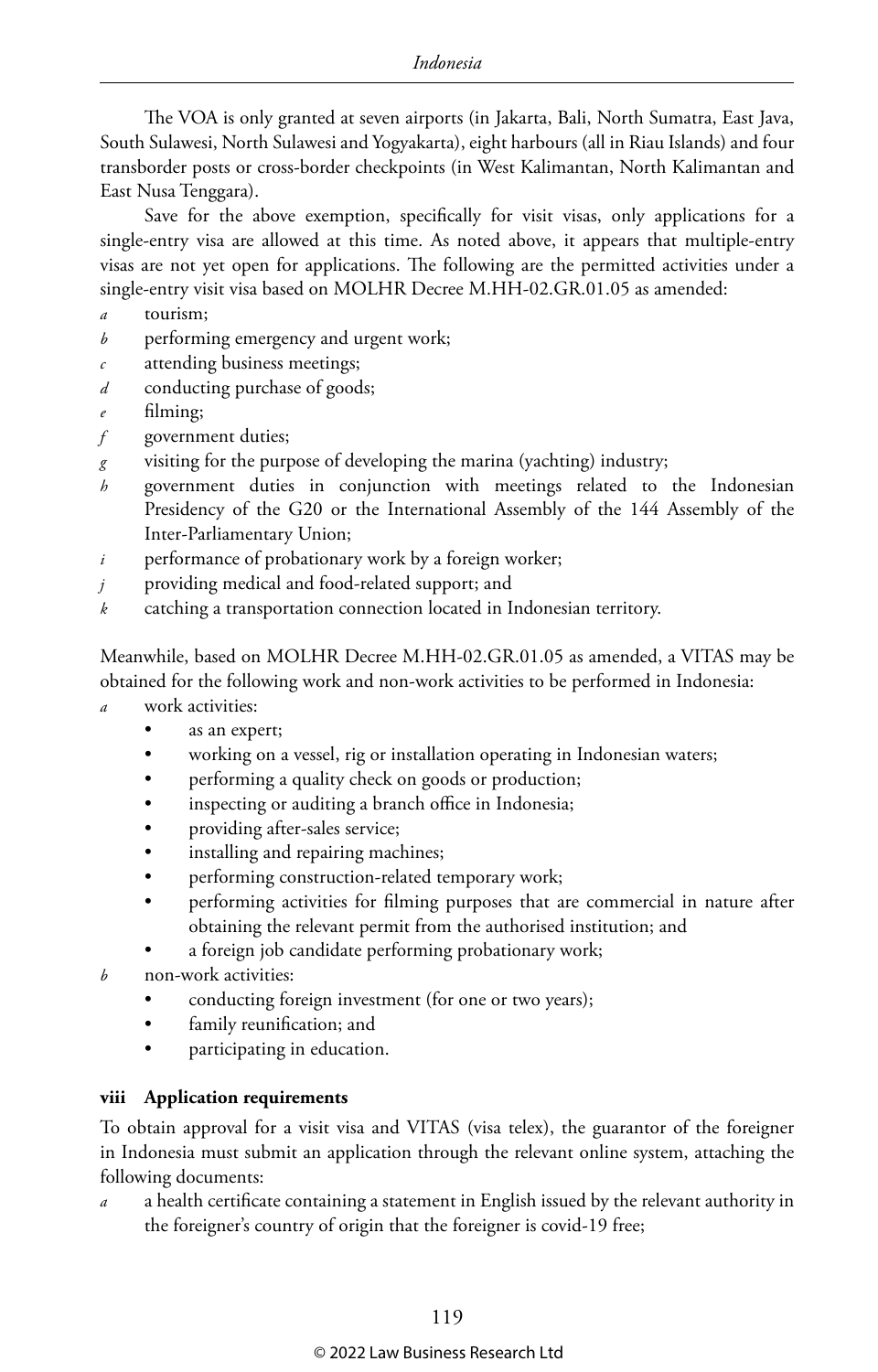- *b* a statement letter in English stating the foreigner's willingness to quarantine or obtain medical treatment at his or her own expense, or both, if, upon arrival in Indonesia, he or she has a positive polymerase chain reaction test or shows symptoms of covid-19;
- *c* a statement letter affirming the foreigner's willingness to be medically monitored during any quarantine period; and
- *d* evidence of health or travel insurance participation that encompasses medical coverage, a statement letter regarding the foreigner's willingness and ability to pay for his or her own treatment if he or she becomes infected with covid-19 during his or her stay in Indonesia, or both.

Additionally, guarantors for visit visa applicants shall be in the form of a corporation. Specifically for visit visa for tourism purposes, the guarantor must be either a travel agent or a hotel.

Foreigners who hold a visit stay permit, ITAS or ITAP that can no longer be extended but are unable to return to their home countries can be granted a new stay permit after first obtaining a visa telex.

The visa telex for foreigners who currently reside in Indonesia as discussed above consists of a visit visa telex or a VITAS telex. To obtain a visa telex, the foreigner or guarantor must submit an application online and pay for visa telex and visa fee. The applicant must also submit supporting documents for the visit visa and VITAS application as discussed in Section I above. An additional document is required for new stay permit applications, namely proof of the last stay permit for visit stay permit applicants and proof of Exit Permit Only for ITAS or ITAP holders. Once issued, the visa telex will serve as an e-visa.

The visit visa telex will automatically serve as a visit stay permit, while the VITAS telex will become an ITAS when the foreigner has processed it at the relevant local immigration office.

The Immigration Guidelines provide that the application for a new stay permit must be submitted before the applicant's stay permit expires. In the case of stay permits that have been expired for less than 60 days, the relevant foreigner must first settle the administrative fines imposed for overstaying before they can complete the process of obtaining a new visa and stay permit. Foreigners who (1) overstay for more than 60 days; (2) have been issued a deportation order; or (3) have had their stay permit application rejected based on the laws and regulations will not be granted a new stay permit and are obliged to immediately leave Indonesia.

Foreigners who are now outside Indonesia whose visa telex or visa has expired are required to apply for a new visa before entering Indonesia.

Foreigners who fail to apply for or extend their stay permit while residing in Indonesia may be subject to overstay fines as regulated under the applicable laws and regulations.

#### **IV EMPLOYER SPONSORSHIP**

The Immigration Law and Labour Law require foreigners to be employed by an Indonesian employer to legally work in Indonesia. It is the employer, and not the employee, who is required to obtain a work permit to allow its foreign worker to legally work in Indonesia. The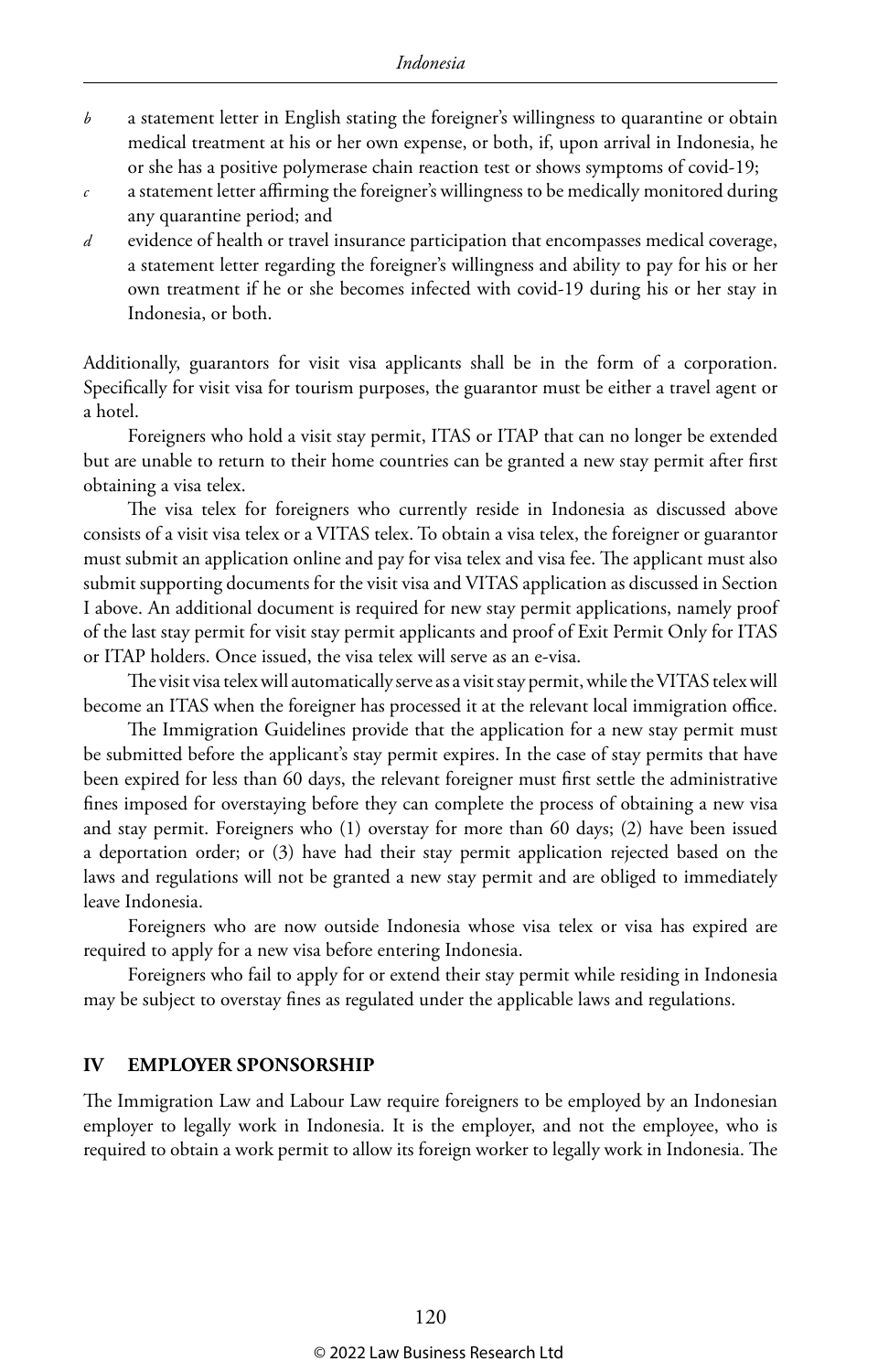employer must apply for the work and immigration permit through an online system called the TKA online system,<sup>3</sup> which is managed by the Ministry of Manpower. Applications for visas that are not for work purposes can be submitted through the DGI's online visa system.4

#### **i Work permits**

Any employer who employs foreign workers in Indonesia must obtain a proper work permit issued by the central government (the MOM). Previously, employers were required to obtain a work permit in the form of a foreign worker utilisation plan (RPTKA) and notification approved and issued by the MOM prior to employing foreign workers. Now, following the issuance of GR 34/2021, a notification is no longer required. It has been replaced by a procedure called the RPTKA appropriateness assessment (RPTKA assessment). During the RPTKA assessment, the MOM will determine within two business days upon receipt of complete application documents whether the submitted information and documents are sufficient.

Once the MOM issues the RPTKA assessment result, applicants are required to submit personal information and documents of the foreign workers. Pursuant to GR 34/2021 and MOM Regulation 8/2021, this personal information and documents will be verified by the MOM within no more than two business days.

Upon the verification and the payment of the DKP-TKA (the foreign worker utilisation compensation fund) by the employer of the foreign worker for each month that the foreign worker is expected to work in Indonesia in an amount of US\$100 per month (paid in advance), the MOM will issue the RPTKA approval. Government institutions, international bodies and foreign state representatives are exempted from the requirement to undergo the RPTKA assessment.

After the issuance of the RPTKA approval, the TKA Online System will send the relevant data to the DGI for further processing of the VITAS for working purposes, which will grant entry of the foreign workers to Indonesia.

Based on MOM Regulation 8/2021, there are certain job positions that are exempted from the obligation to obtain ratification of work permit. These positions are:

- members of the board of directors or board of commissioners with a certain share ownership in the company or shareholders in accordance with the prevailing laws and regulations;
- *b* diplomatic or consular officials at a foreign state representative office; or
- *c* foreign employees that are required by the employer in connection with a production activity that has ceased as a result of emergency circumstances, vocational activities, a technology startup, business visits, or research for a set period of time.

#### **ii Labour market regulation**

Indonesia's local workforce and job opportunities are mainly protected through limitations on positions that can be occupied by foreign workers. In 2019, the MOM issued Decree Nos. 228 and 349, which list those positions that can be occupied by and those that are restricted for foreign workers in Indonesia. By virtue of these Decrees, the government prioritises Indonesian workers to fill positions that can be filled by local workers.

<sup>3</sup> https://tka-online.kemnaker.go.id/.

<sup>4</sup> https://visa-online.imigrasi.go.id/.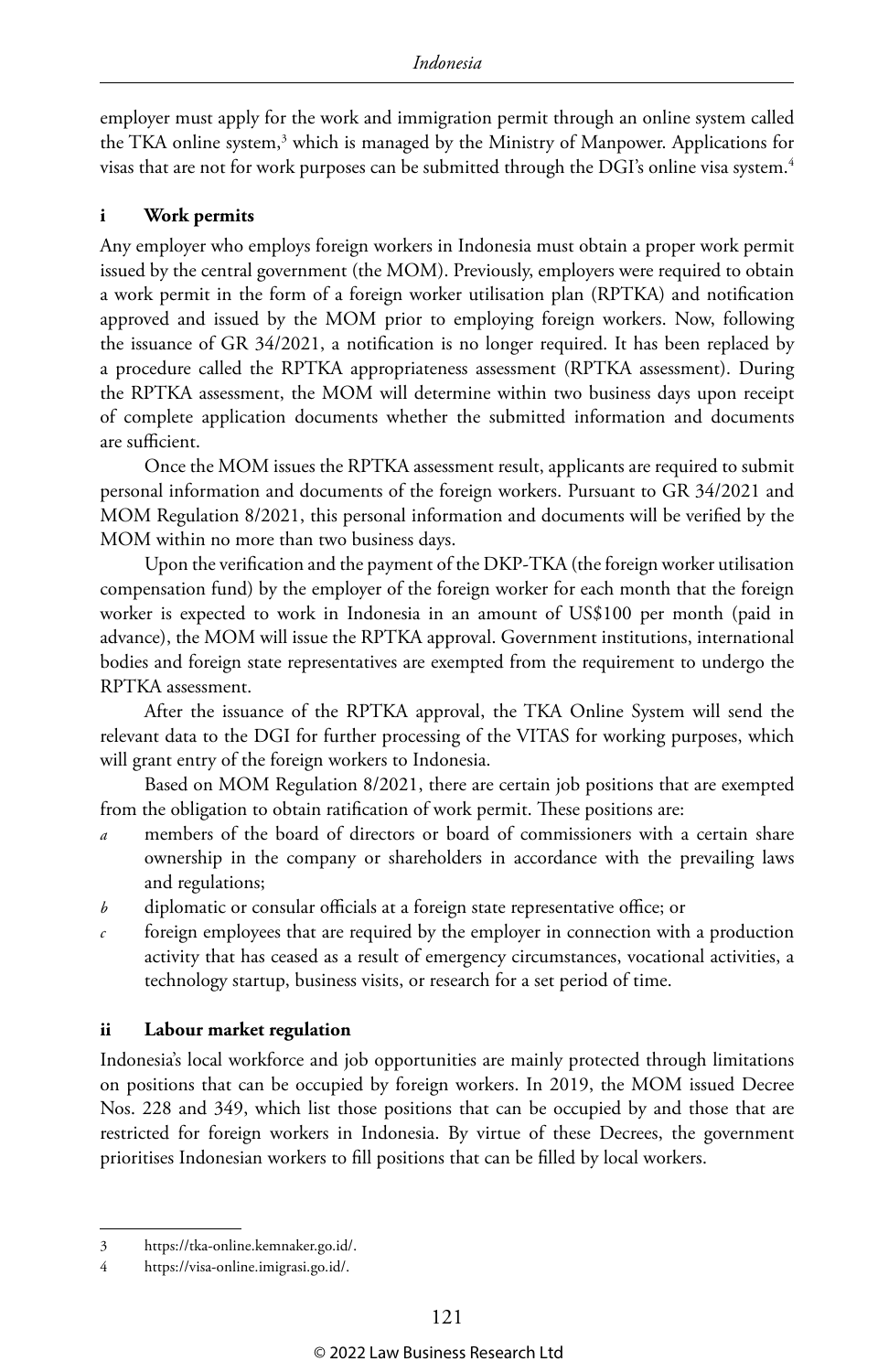Further, prior to issuing a work permit, the MOM will carefully assess all the information and documents submitted by the Indonesian employer for the prospective foreign employee (e.g., curriculum vitae, certifications, job description) and determine whether the proposed employment is in line with the government's goal to encourage investment growth while also taking into consideration the availability of Indonesian workers. Employers in Indonesia are required to submit a minimum of one report (e.g., annual report) to the MOM on their employment of foreign workers. The report covers the implementation of foreign workers' employment, the education and training of Indonesian co-workers, and knowledge and technology transfer from the foreign workers to their Indonesian co-workers. Employers must also submit a report to the MOM when completing or terminating the employment relationship with their foreign workers. The template of the report is provided in the Attachment of MOM Regulation 8/2021.

#### **iii Rights and duties of sponsored employees**

Regardless of whether they are working, all foreigners in Indonesia have the obligation to provide any information requested by the DGI relating to their identity and they must also report any change of civil status, citizenship, job, guarantor or change of address to the local immigration office. All foreigners in Indonesia must also hand over their passport or stay permit if requested by a DGI official for immigration supervision purposes. Failure to comply with these requirements may result in the imposition of criminal sanctions. The Immigration Law sets forth other provisions that must be followed by foreigners in Indonesia to avoid criminal sanctions.

From an employment perspective, the regulations on the employment of foreign workers focus more on the obligations of the employers or sponsoring entities that employ foreigners in Indonesia. Some of the rights of the foreign employees can be inferred based on the employers' obligations stated in the regulations.

For example, employers are obligated to facilitate Indonesian language education and training for every foreign worker they employ. Therefore, it can be concluded that every foreign worker has the right to be provided with Indonesian language education and training while working in Indonesia. Further, employers are required to register their foreign workers with – and therefore foreign workers have the right to be covered by – a national insurance programme, BPJS, if they work in Indonesia for more than six months, and by private insurance that includes occupational accident benefits if working in Indonesia for less than six months. Employers are also required to appoint and implement education and work training for Indonesian co-workers (TKA) and foreign workers are expected to implement a transfer of knowledge and technology to the Indonesian co-workers.

#### **V INVESTORS, SKILLED MIGRANTS AND ENTREPRENEURS**

From an immigration perspective, the latest regulations provide the possibility of entering Indonesia for pre-investment purposes without having a sponsor, as discussed in Section III.

From a foreign employment perspective, in principle, all foreigners working in Indonesia must have a sponsor and the sponsor must obtain a work permit to allow the foreigners to work in Indonesia. There are certain foreigners whose employment is exempted from the obligation to obtain a work permit, including directors and commissioners who are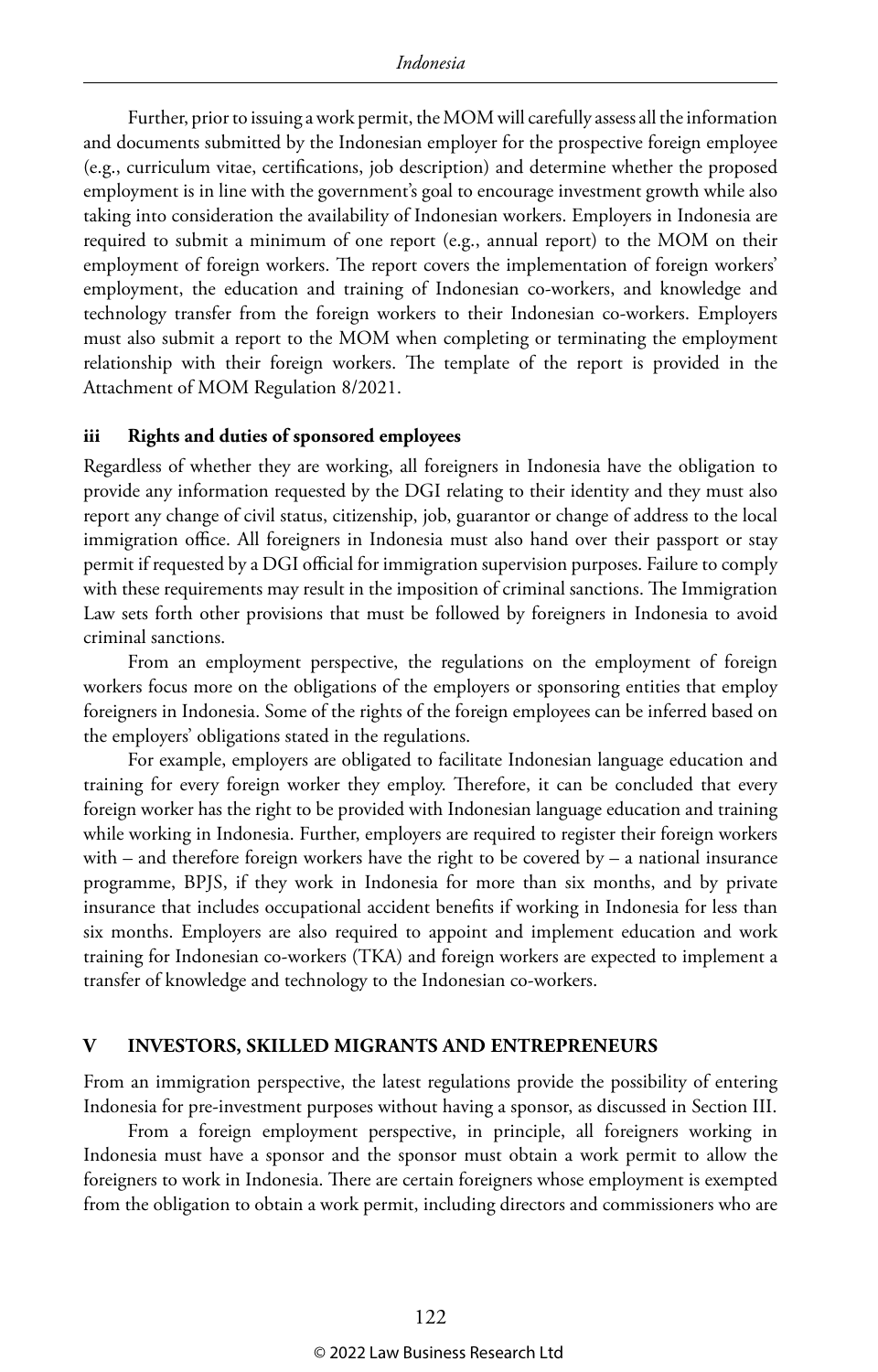also shareholders, regular shareholders, foreign workers needed in cases where a production activity is suspended as a result of an emergency situation, and foreign workers for vocational activities, technology-based start-ups, business visits and research for a particular time period.

#### **VI OUTLOOK AND CONCLUSIONS**

With the covid-19 pandemic and the issuance of the historic Job Creation Law, which marks a significant legal reform in Indonesia, 2021 was a very dynamic year for immigration law and the investment climate in Indonesia. This dynamism promises to continue through the coming year. It is likely that policies on international travel and the employment of foreigners in Indonesia will continue to change and shift along with developments in the handling of the pandemic. However, the applicability of new regulations post the Job Creation Law, which promise greater ease for investors and foreign workers in Indonesia, while still adhering to health and safety protocols, indicates that the government is prepared to adapt to these difficult times.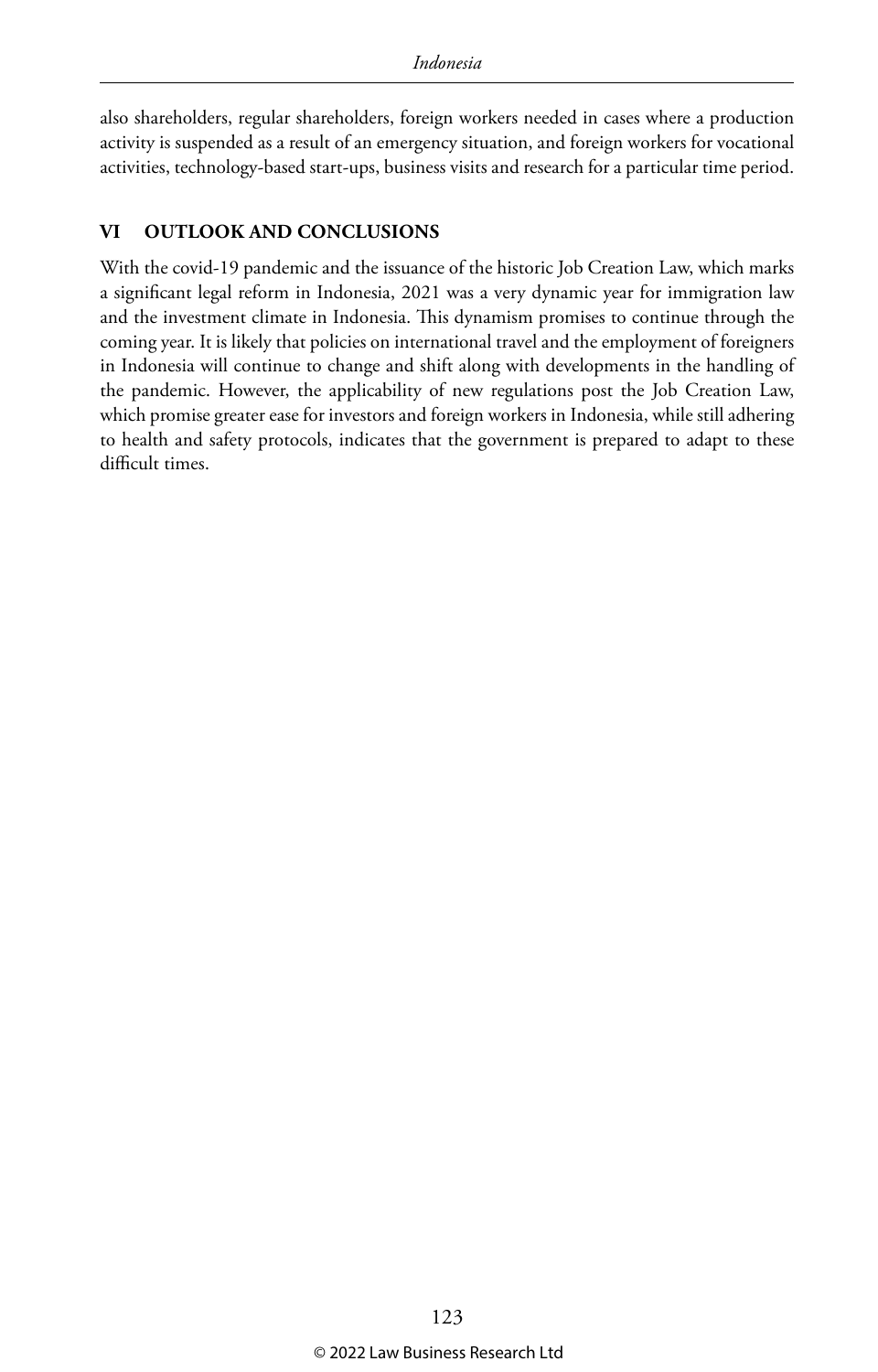### ABOUT THE AUTHORS

#### **STEPHEN IGOR WAROKKA**

#### *SSEK Legal Consultants*

Stephen Igor Warokka is a partner at SSEK Legal Consultants and has more than a decade of legal experience. Stephen specialises in immigration, labour law, corporate law and M&A transactions, construction and shipping law.

In 2019, Stephen was heavily involved in the process of helping to shape the contents of an Indonesian Minister of Manpower decree on positions that can be held by expatriate employees in various business sectors, meeting with foreign business chambers in Jakarta to help coordinate their input on the draft decree and their communication with the Ministry of Manpower.

Stephen was named in the recent Asian Legal Business (ALB) '40 Under 40' list of Asia's best young lawyers. He was one of just three lawyers from Indonesia selected for inclusion. Stephen has been recognised as a 'Next Generation Lawyer' for shipping law by *The Legal 500: Asia Pacific*. Stephen graduated from the Faculty of Law at Atma Jaya University and earned his Master of Laws (LLM) from the University of California, Berkeley (Boalt Hall) School of Law.

#### **YAN DIAZ M SIREGAR**

#### *SSEK Legal Consultants*

Yan Diaz Maulana Siregar is an associate at SSEK. He earned his Bachelor of Laws in 2020 from the University of Indonesia, majoring in private international law, graduating with *cum laude* honours. Since joining SSEK, Yan Diaz has been involved in a variety of projects, with a focus on mergers and acquisitions, taxation, real estate, and general corporate and commercial law.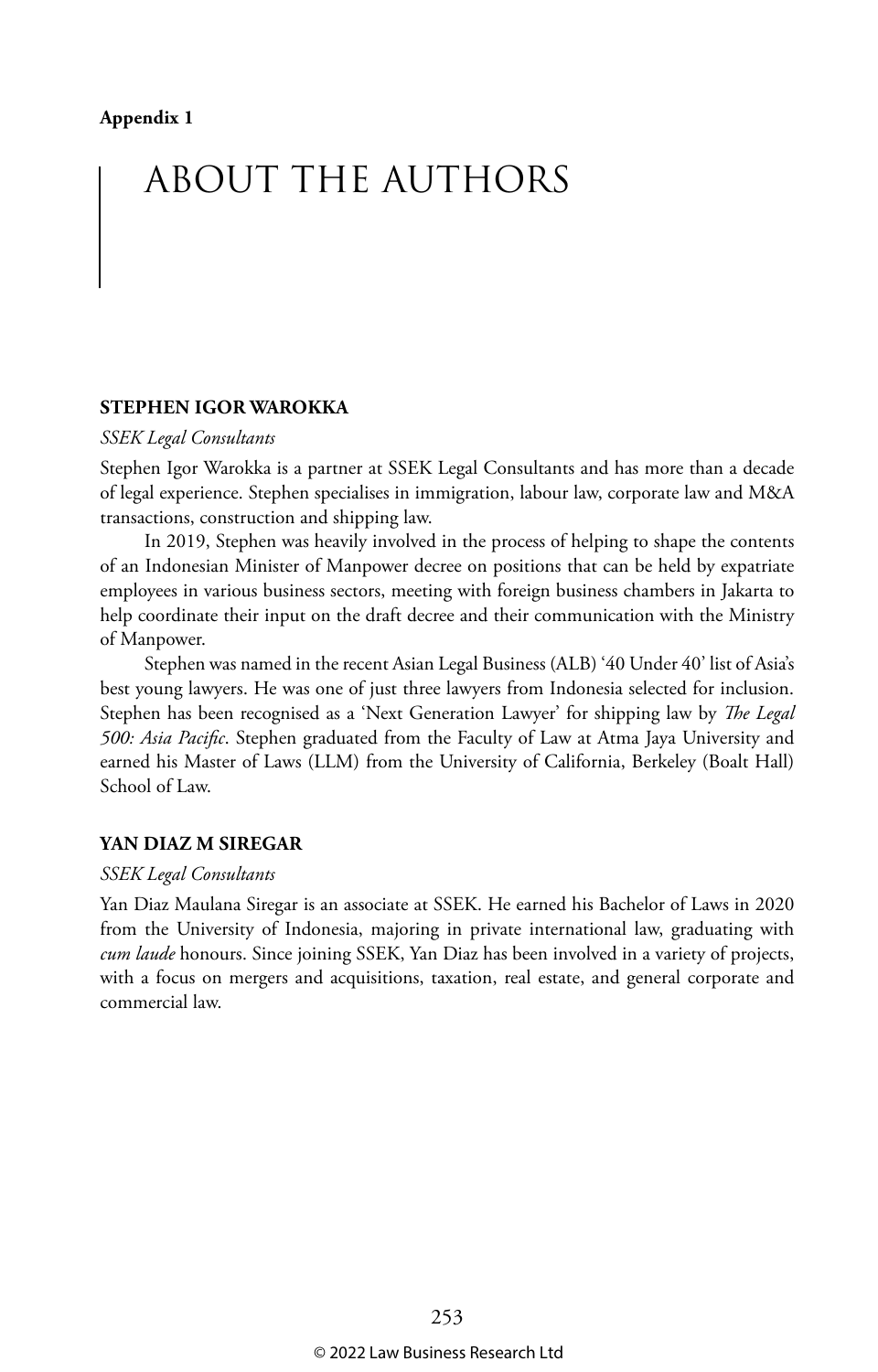#### **SSEK LEGAL CONSULTANTS**

14th Floor, Mayapada Tower I Jl Jend Sudirman Kav 28 Jakarta 12920 Indonesia Tel: +62 21 5212038, 2953 2000 Fax: +62 21 5212039 stephenwarokka@ssek.com yansiregar@ssek.com www.ssek.com